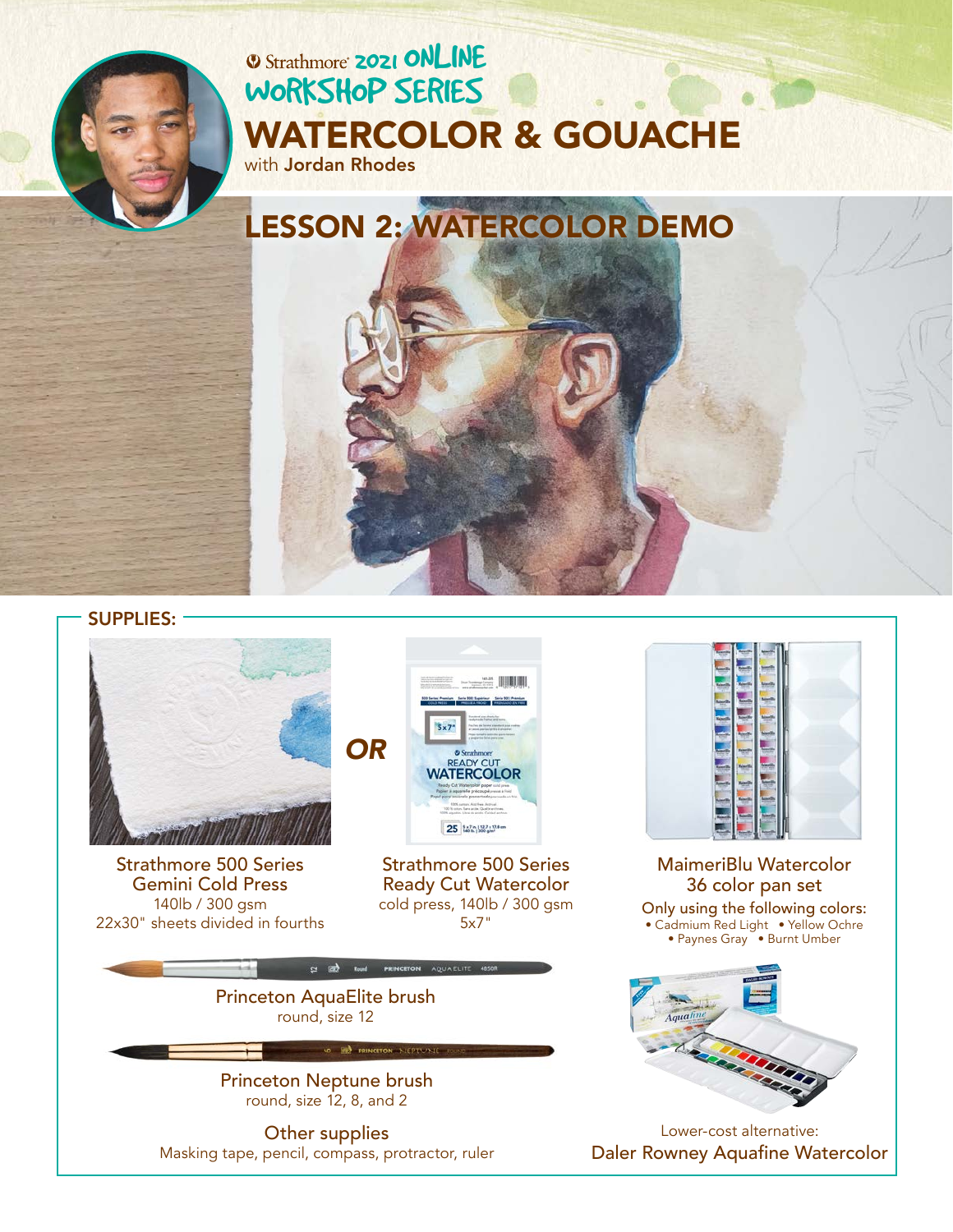







#### STEP 1:

Draw a sketch of the portrait on a separate sheet of copy paper then transfer it onto a sheet of watercolor paper using either a light tracing box or by shading the back of the sketch with graphite then tracing the lines. It can be easier to draw on regular paper that doesn't have the texture that watercolor paper does. Also, you can reuse the same sketch without having to redraw it for additional painting practice.

Get the reference photo by Phillip Boakye on Pexels *[HERE](https://www.pexels.com/photo/photo-of-man-wearing-eyeglasses-910143/)*

> **2021 ONLINE** [WORKSHOP SERIES](https://www.strathmoreartiststudio.com/)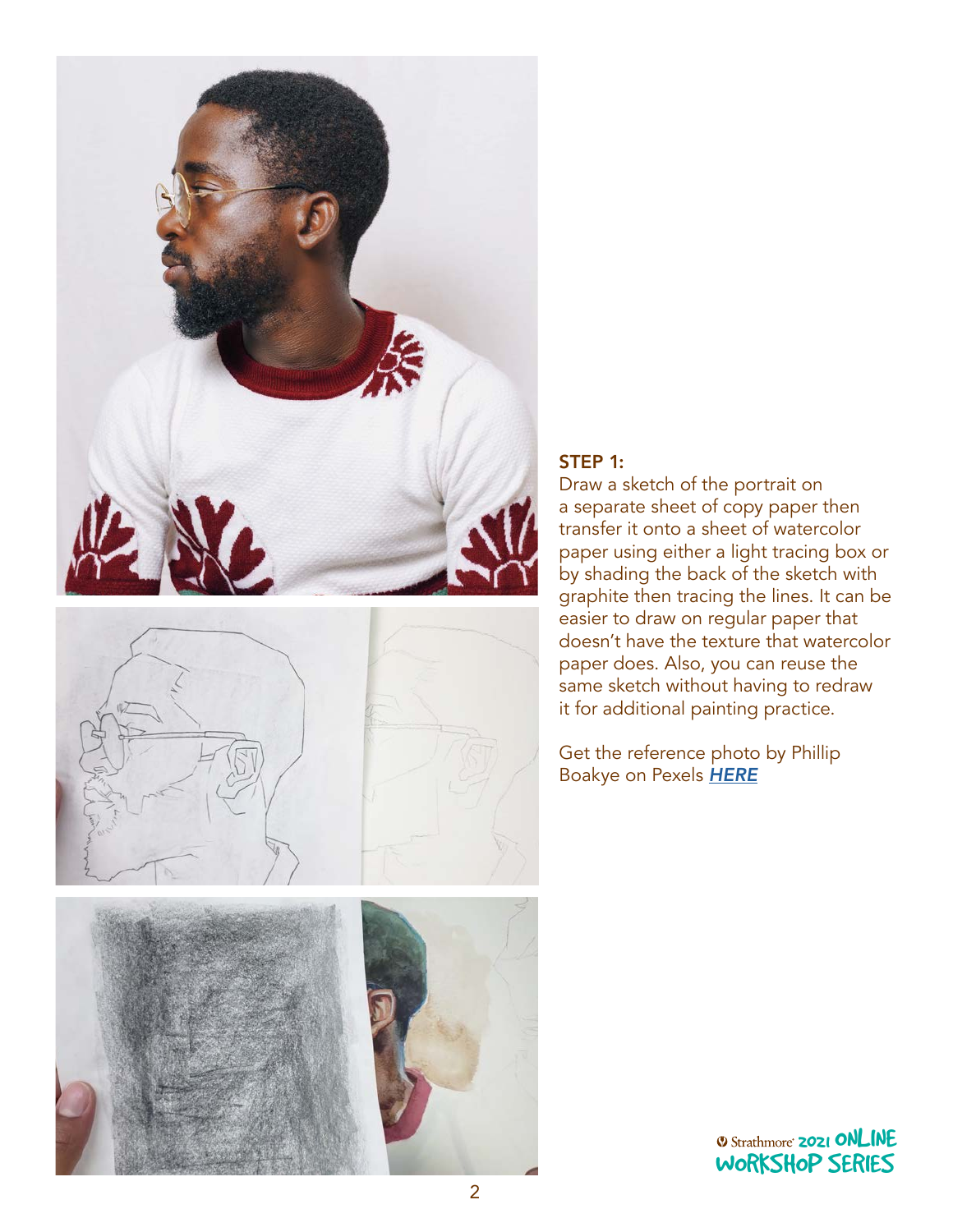

## STEP 2: Blue Base Layer And Value Study

I picked blue (Cobalt Sky Blue) as a complement to the oranges and brown tones of the skin.





#### STEP 3:

After base layer completely dries, start placing in the browns and reds. At this point you can see that the blue lowers the saturation of those colors.

### STEP 4:

Start to introduce dark greens for the hair and beard and also browns in order to begin<br>darkening the portrait. darkening the portrait. WORKSHOP SERIES

> **2021 ONLINE** [WORKSHOP SERIES](https://www.strathmoreartiststudio.com/)